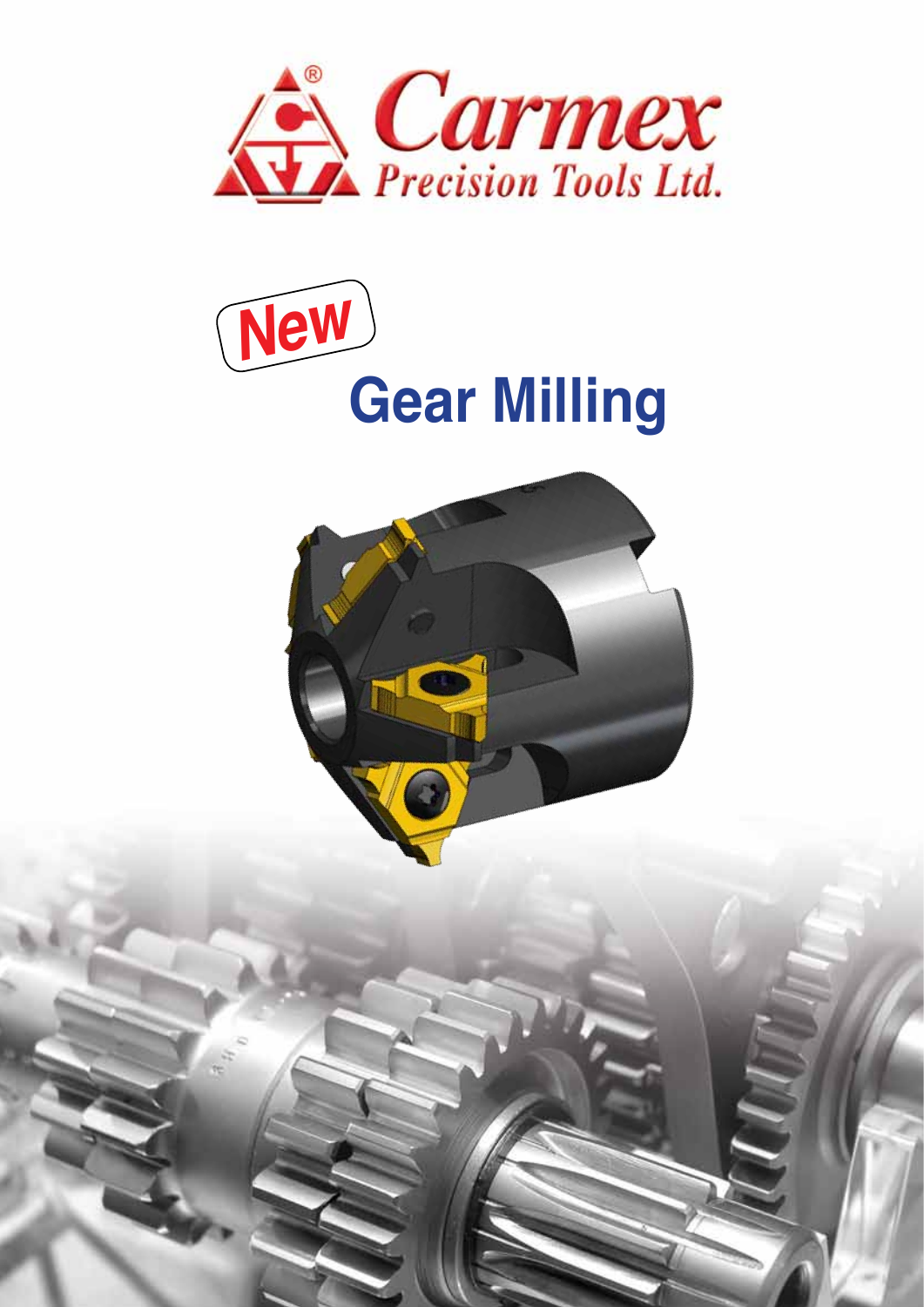

## **Gear Milling**

**Carmex introducing new and innovative tools for producing Gears, Spline and Rack offering versatile solutions according to customer's application. Wide range of inserts geometries and grades.**

**Profiles according to DIN 5480, DIN 3960, ASA B5.15-1950 standards.**

**Carmex gear line is based on standard toolholders and custom made inserts according to customer's application, for maximum flexibility and short delivery time. All tools profile are fully ground and highly accurate.**

#### **High Flexibility**

- Same tool can be used for different gear sizes and profiles
- Variety of production options on advance machining centers, multi task machines and 5 axis machines
- In most cases the components can be machined with just one setup



## **Weldon shank** • Inserts with up to three cutting edges • Multi flute For relatively large profiles, and high-powered cuts • High precision insert's pockets and insert's tips to ensure small run-outs **Indexable inserts and holder - U type**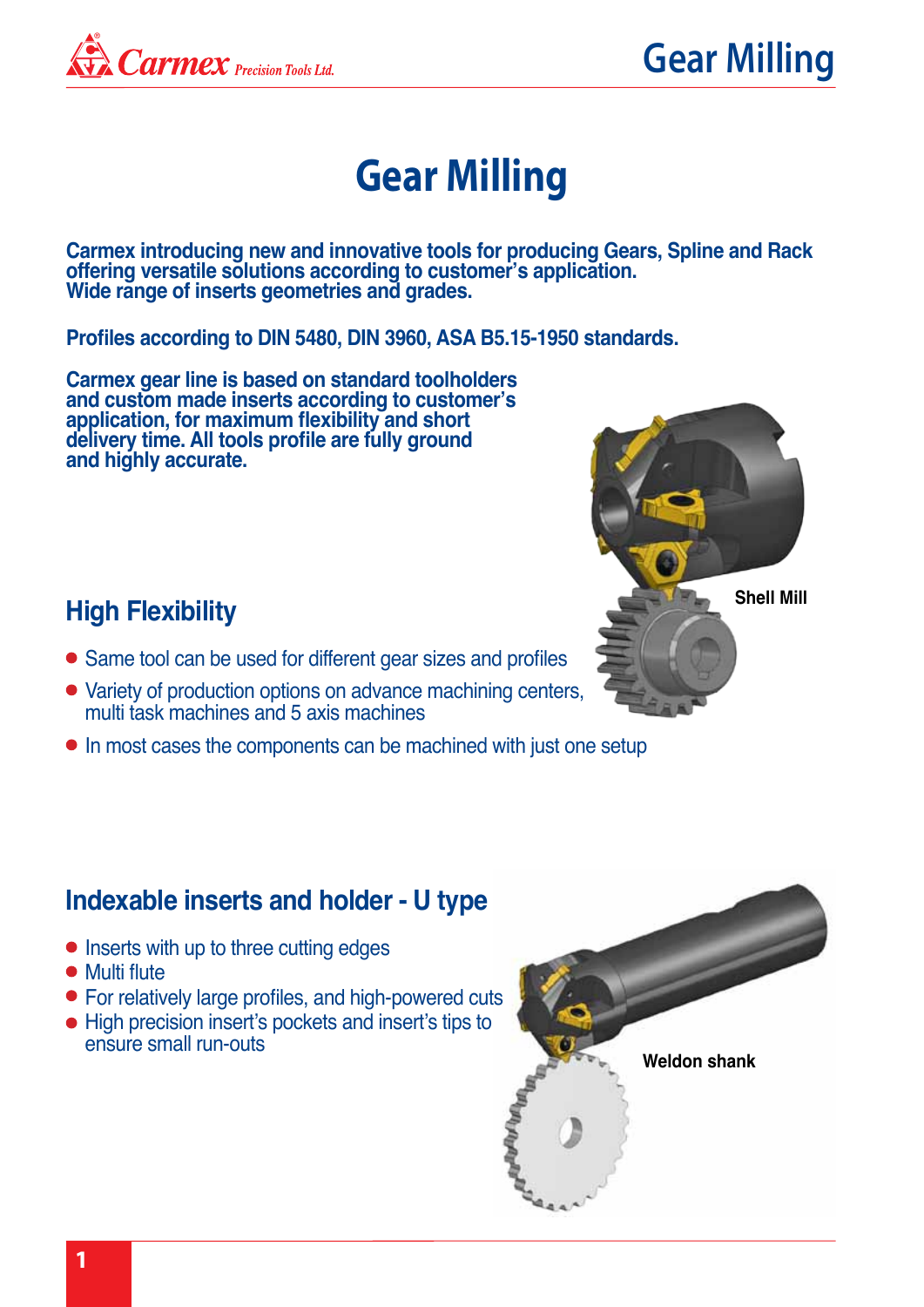# **Gear Milling**



#### **Mini - MTI**

- Solid carbide tool for high rigidity and stability
- For small and medium profiles
- 3 to 6 cutting edges
- Large range of carbide grades



#### **CMT**

- Vertical gear milling cutters with indexable inserts
- 3 to 4 cutting edges
- Standard steel or carbide CMT toolholders
- With internal coolant



#### **CMT Multi spiral flute**

- Multi spiral flute (6 to 8) for high performance and
- Smooth cutting
- Standard steel or carbide CMT toolholders
- With internal coolant